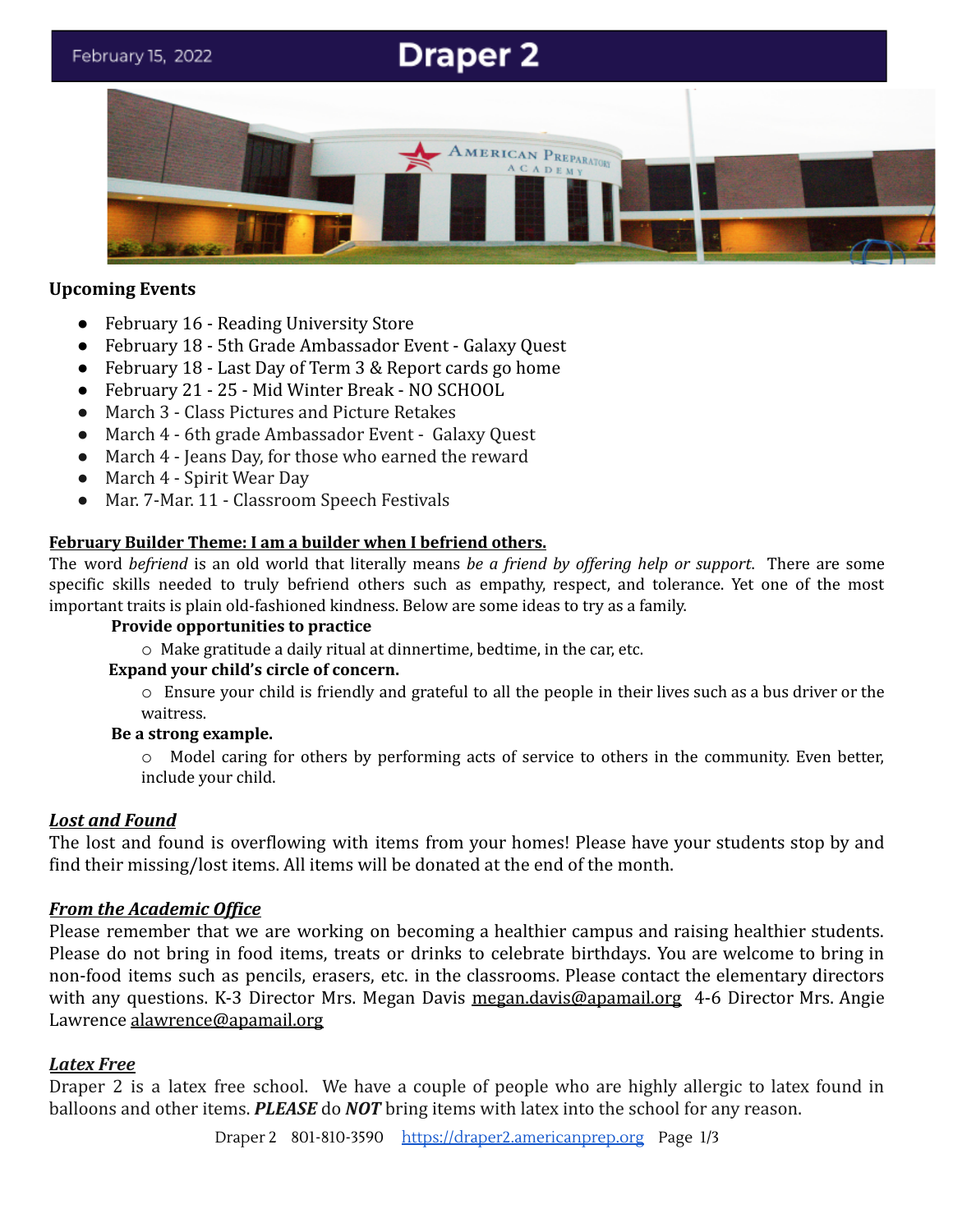# *VOLUNTEER OPPORTUNITIES -*

# *Volunteers Needed - Response to Grading Papers*

A big shout out to all the parents who responded to Mrs. Angie Lawrence and said they were willing to grade papers! Your responses were so overwhelming that we realized we need to collect the data in a more organized fashion in order to get in touch with you! If you will please complete the following link to let us know you are willing and available to grade papers, we will be in touch with you. Thank you in advance! [https://docs.google.com/forms/d/1Az\\_4Eeka5FDzjqRYTc56Pw-cjZLQ1heACmHKwekK8oM/viewform?ts=61fefc4](https://docs.google.com/forms/d/1Az_4Eeka5FDzjqRYTc56Pw-cjZLQ1heACmHKwekK8oM/viewform?ts=61fefc43&edit_requested=true) [3&edit\\_requested=true](https://docs.google.com/forms/d/1Az_4Eeka5FDzjqRYTc56Pw-cjZLQ1heACmHKwekK8oM/viewform?ts=61fefc43&edit_requested=true)

# *Help Keep Curriculum Books Looking Like New*

We could use your help in wrapping the curriculum books in contact paper to extend the shelf life. Stop by the school and donate some time for a great cause! If you are interested in helping with this project please contact Jill Hakes at [jhakes@apamail.org](mailto:jhakes@apamail.org) or Katelynn Dennis at [kdennis@apamail.org.](mailto:kdennis@apamail.org) They are available most days of the week between the hours of 8am to 12pm.

## *5th Grade GALAXY QUEST*

THIS FRIDAY is our final stationed event. We could still use some volunteers. Use the sign up genius link below if you'd like to volunteer to help us out-- THANK YOU in advance! <https://www.signupgenius.com/go/10C0444AFAE29ABFC1-5thgrade3>

# *6th Grade GALAXY QUEST (Friday after Mid Winter Break)*

If you have a 6th grade student, we will be having our FINAL stationed event of the year on Friday March 4th from 12:50 until 3:10. It's going to be "out of this world!" WE REALLY NEED PARENTS TO HELP OUT at this event. Thank you in advance! <https://www.signupgenius.com/go/10C0444AFAE29ABFC1-6thgrade3>

## *American Ideals*

Our students have been learning this year about some of the ideals we hold dear as Americans. Once a month, we learn about a new ideal. But what is an ideal? And why are they important? Here's the lunch time chat video that explains that to our amazing students. <https://vimeo.com/604211273>

## *SERVICE OPPORTUNITY - APA & D2 Hope Squad School Supply Drive for the Utah Youth Village*

In honor of February's Day of HOPE, we have decided to gather new (and like new) school supply donations to give a Gift of HOPE and support Utah Youth Village children in need. Donations will be accepted February 1st until February 28th. Ideas for donations include: pencils, pens, notebooks, crayons, coloring pencils, markers, calculators, erasers, composition notebooks, highlighters, binders, folders, dividers, backpacks and more! Please drop off donations for the Utah Youth Village to the donation box in the D2 lobby anytime between February 1st and February 28th. THANK YOU!

## *EMPLOYMENT OPPORTUNITY - Food Service Employees Needed!!*

Parents - help! We have a critical need for one to two food service specialists at Draper 2 Campus. Do you know someone who is interested in working part-time to help feed our students? We pay between \$12-15/hr and employees work between 7:15 - 8:00 am and 1:15 pm. Please send this link to your family and friends[!](https://bit.ly/3Gjq6Go) <https://bit.ly/3Gjq6Go> Email questions to lunch@apamail.org